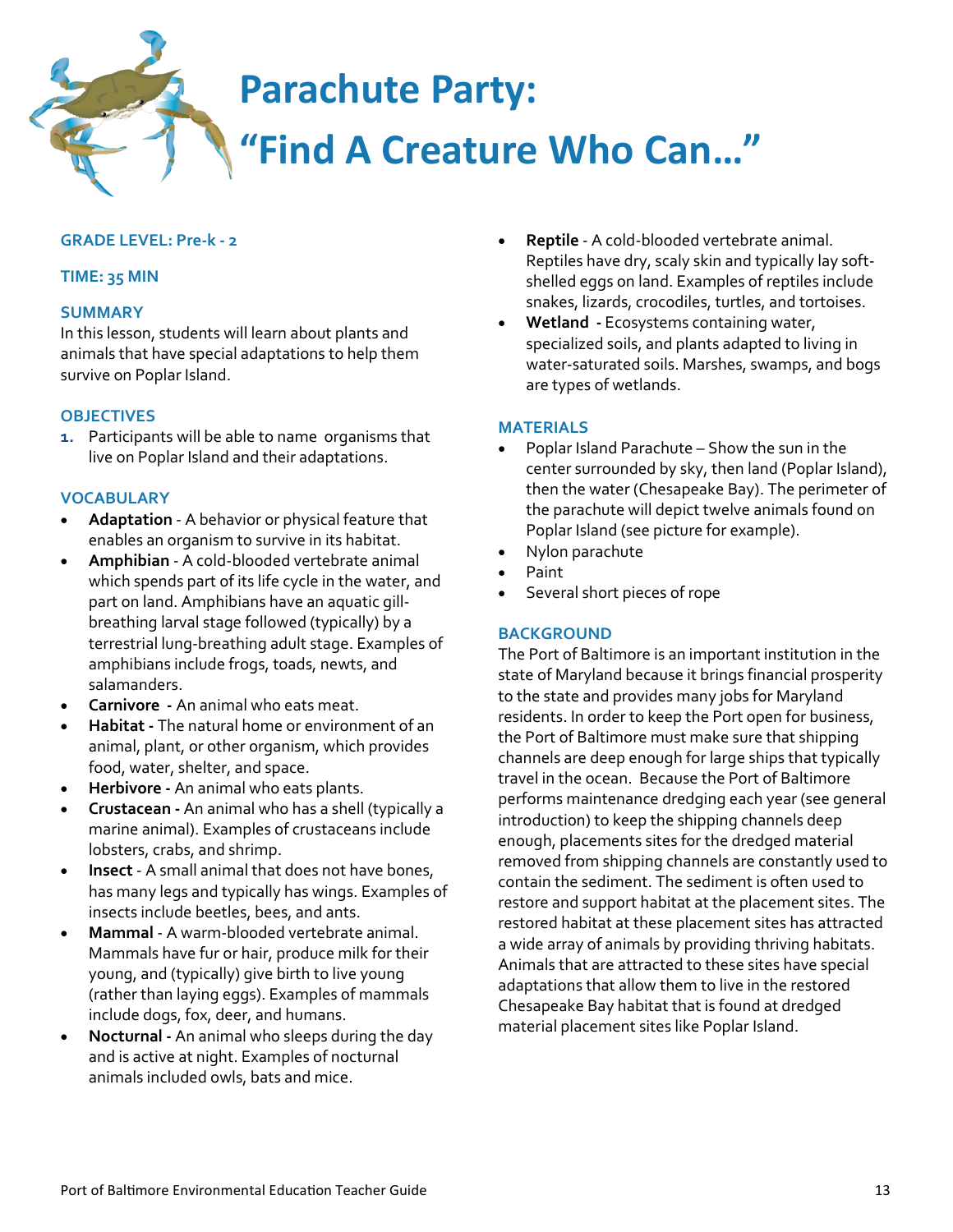# **ACTIVITY**

# 1. **Engage/Elicit (5 min):**

Spread the parachute onto the floor and have students stand in a large circle around it. To gain focus of the group, have students clasp their hands together and hold them in front of them as you model the motion. This can also be done throughout the lesson to help regain focus if needed. Ask students to quietly look at all of the pictures on the parachute and raise their hand if they recognize any of the animals painted on it.

# 2. **Explore (10 min):**

Have everyone look at the parachute. Explain that this parachute represents a wetland on Poplar Island and that you are going to tell them the very interesting story of this special place. Use the following questions to frame the story of Poplar Island so students are involved in the storytelling.

- In the center is the big yellow circle that makes the Earth warm, makes plants and trees grow, makes us wear special glasses when we go outside…what is it?
	- a. The Sun.
- Around the Sun is the bright blue sky with some birds flying around. What does the green circle represent?
	- a. The grasses that grow in the wetland on Poplar Island.
	- b. Marsh grasses, cattails, some flowers, bushes, etc.
- What is a wetland?
	- a. A type of habitat that has water and grasses. Wetland often have squishy ground, and they are great homes to different kinds of plants and animals. There are many wetlands on Poplar Island.
- What does the other blue circle represent?
	- a. The water around Poplar Island.
	- b. **Action**: From a seated or kneeling position have the students make small, slow waves with the parachute to represent waves.

Tell the story of Poplar Island quickly covering the following points:

- Long ago Poplar Island was a very large island. Many plants, animals, and people lived on it.
- When people lived on the island, they used the trees build houses. They decided to make farms by taking plants out of the ground. Does anyone know what part of the plant grows in the ground? Roots. Well the roots on this island helped to keep dirt together to make the land. When the trees and plants were gone, waves and wind and storms started to wash the land away. Guess what happened to the island? Do you think it got bigger or smaller? It got smaller.
- **Action:** Ask students to make waves again with the parachute, then little by little, scoot toward to center of the circle, making the parachute smaller and smaller.
- Explain that the island got smaller and smaller. Before it could fit over 1000 football fields, and after the land began washing away, it could only fit 5.
- **Action:** Have students spread the parachute back out and point to the blue water.

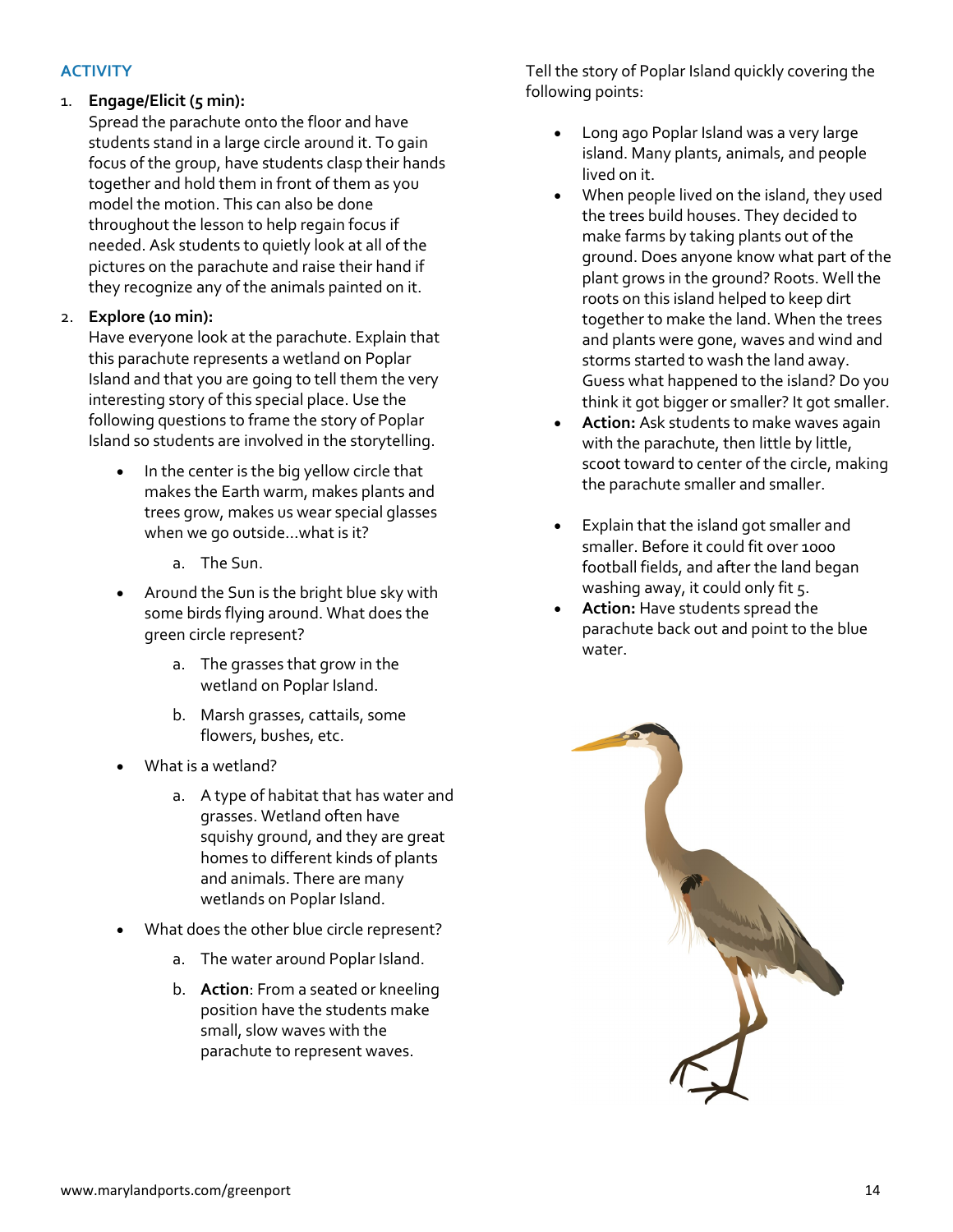- Explain that something amazing happened. Ask students if they have ever seen big cargo ships in the water. Explain that when the ships came by Poplar Island, that had to go in a special section of the water that was deep enough. The section that was deep enough was dug out by the Port of Baltimore to make sure they could get to Baltimore safely. The dirt that they dug needed to be put somewhere safe, and someone had a great idea. Put the dirt back on Poplar Island and make it big again!
- It was a big and difficult project, and they had to make sure the dirt didn't wash away again. What should they put in the ground? Plants! Now that the island was big enough with plants to hold it together, many animals came to live there. We are going to learn about some of the special animals that now call Poplar Island their home.

# 3. **Explain (15 min):**

Adaptations Preparation: For the next part of the activity explain to the students that they will be seated around the edge of the parachute with their hands clasped together and held in their laps listening to the directions.

One by one, the instructor will choose an animal depicted on the parachute to describe to students allowing them to guess which one it is by pointing to the picture. After the instructor gives several clues and most students seem to have guessed correctly, tell them which animal they were describing and teach the students how to mimic their adaptations in the form of a parachute action (see chart). After each action, they will sit down, clasp their hands together, and hold them in their laps to guess the next animal. The action will represent the special adaptations that the animals have that makes Poplar Island their perfect habitat.

# 4. **Evaluate/Wrap-Up (5 min):**

- 1. Ask students if they could be any animal on Poplar Island, which one would they choose and why?
- 2. Ask students if they were happy Poplar Island did not wash away. Why?
- 3. Ask students if they remember where the dirt came from that rebuilt Poplar Island.
- 4. Tell students that if they ever see a big cargo

ship, they should try to remember that because they come to Baltimore, Poplar Island was given a second chance!

# **DIVE DEEPER**

If time allows, MES can provide a visit with terrapins from Poplar Island. Have students look for special terrapin adaptations specified by the instructor, one at a time. After explaining that these terrapins will return to Poplar Island, ask students to tell their terrapin something about Poplar Island that they learned.

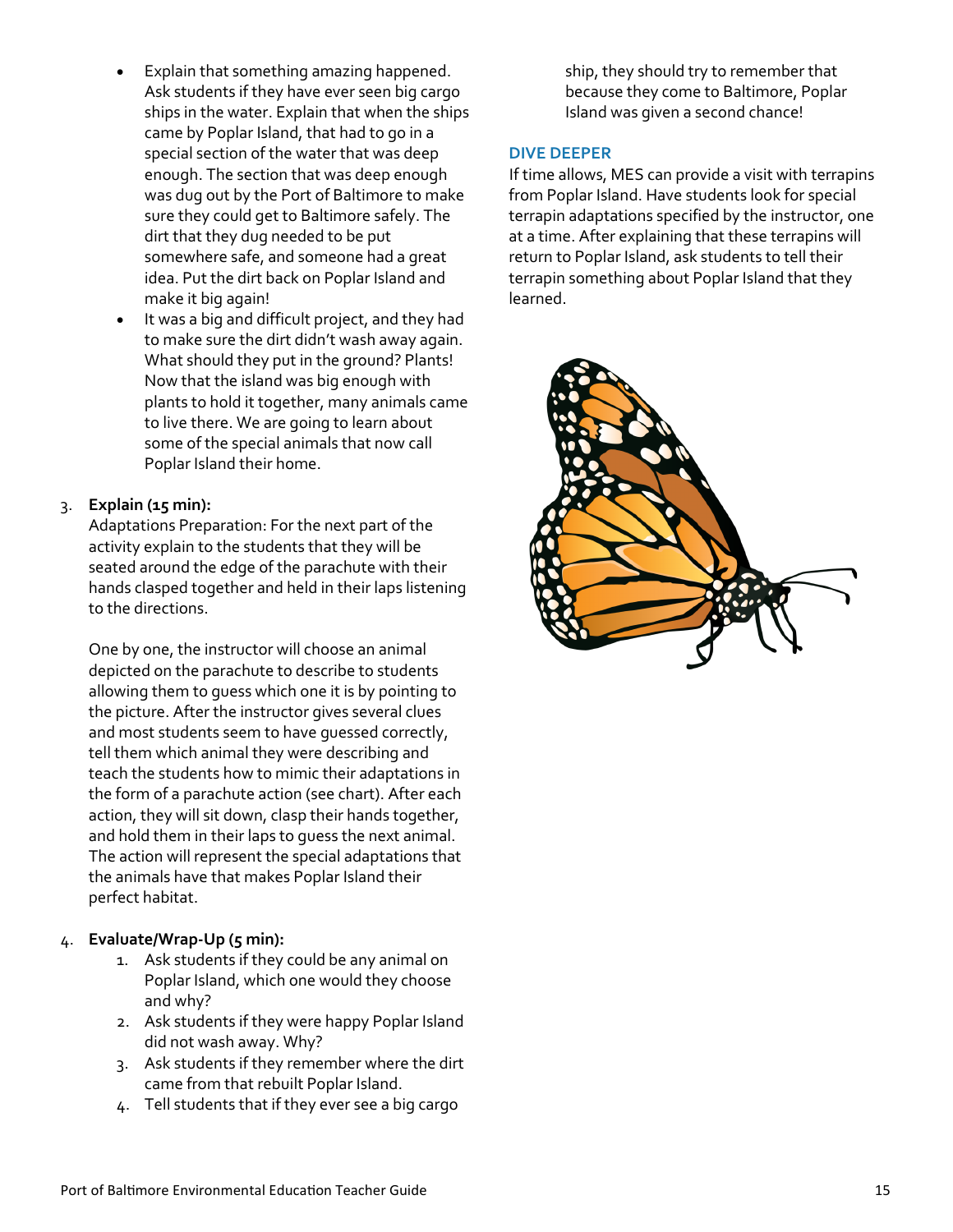# **What is on Poplar Island?**

| <b>Name</b>             | Description                                                                                                                                                                                               | <b>Action</b>                                                                                                                                                                                                                                                                                                                                   |
|-------------------------|-----------------------------------------------------------------------------------------------------------------------------------------------------------------------------------------------------------|-------------------------------------------------------------------------------------------------------------------------------------------------------------------------------------------------------------------------------------------------------------------------------------------------------------------------------------------------|
| Wetland grasses         | Grow tall up towards the sun<br>$\bullet$<br>Gently blow in the breeze<br>٠<br>Animals hide in them, eat them,<br>$\bullet$<br>and use them to build shelter                                              | Students start with the parachute at the ground<br>and slowly raise it up above their heads (grasses<br>growing towards the sun). Slowly rock back and<br>forth to represent the grasses bending in the<br>breeze.                                                                                                                              |
| Muskrat                 | Furry, brown, long skinny tail<br>$\bullet$<br>chews down wetland grasses<br>Big sharp front teeth<br>٠<br>Has webbed feet that make it a<br>$\bullet$<br>good swimmer                                    | Hold the parachute above their heads and slowly<br>lower it to the floor making chewing noises<br>(muskrats eating grasses).                                                                                                                                                                                                                    |
| <b>Great Blue Heron</b> | Stands about 3 ft tall<br>$\bullet$<br>Skinny long legs, long bill,<br>$\bullet$<br>covered in blue feathers,<br>Eat fish, frogs, and snakes                                                              | Have students stand with the parachute at waist<br>height. Then they stand on one foot and look for a<br>fish in the parachute. When they "see" one they<br>dive down with their face into the parachute and<br>catch a fish in their "bill".                                                                                                   |
| <b>Blue Crab</b>        | Can be a dark, olive green color<br>$\bullet$<br>It is a crustacean<br>$\bullet$<br>It has a shell and two claws<br>$\bullet$<br>Their scientific name means<br>$\bullet$<br>"beautiful swimmer" in Greek | Have students stand sideways with the parachute<br>at waist height. Then they stand with their left<br>hand on the parachute and their right hand up to<br>form their "crab claw." The students will move in a<br>circle as they do their best impression of a crab<br>and you can change directions and hands as many<br>times as you see fit. |
| <b>Great Horned Owl</b> | Nocturnal<br>Flies without making a noise<br>Eat skunks<br>٠<br>Goes "whoooo"                                                                                                                             | From a seated position, students will put their legs<br>under the parachute and pull themselves under it.<br>The parachute edge will be up by their necks like<br>they are all owls tucked into bed because it is day<br>time.                                                                                                                  |
| Tern                    | Feed on small fish, crustaceans<br>$\bullet$<br>and insects<br>They hover over the water and<br>$\bullet$<br>dive or skim for prey<br>They have feathers<br>$\bullet$<br>Nest in colonies<br>$\bullet$    | Students will leave the chute on the ground and<br>they will become a "hovering" tern looking for<br>food. When students spot the "food" they will<br>quickly "dive" for the food by getting as low to the<br>ground as possible before jumping back up to<br>standing position.                                                                |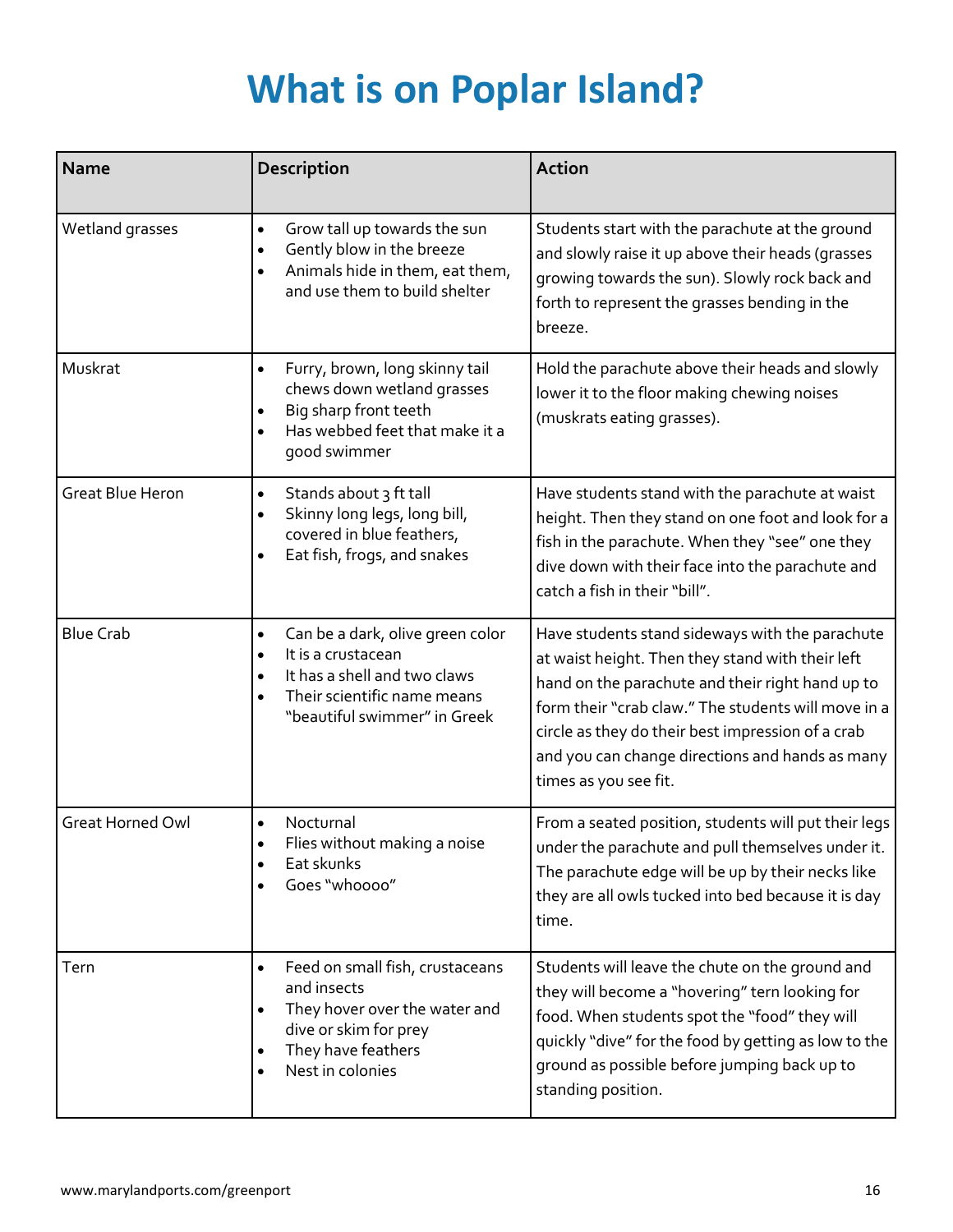| <b>Name</b>              | <b>Description</b>                                                                                                                                                                                                                                                 | <b>Action</b>                                                                                                                                                                                                                                                                                                                                                                                                                                                        |
|--------------------------|--------------------------------------------------------------------------------------------------------------------------------------------------------------------------------------------------------------------------------------------------------------------|----------------------------------------------------------------------------------------------------------------------------------------------------------------------------------------------------------------------------------------------------------------------------------------------------------------------------------------------------------------------------------------------------------------------------------------------------------------------|
| <b>White-tailed Deer</b> | It is a herbivore (feeds on<br>$\bullet$<br>plants)<br>Has a four-chambered stomach<br>Sometimes people hunt these<br>The males have antlers<br>They enjoy forest-like habitats                                                                                    | Students will stand with the chute held high above<br>their heads. Take turns calling out months of the<br>year. When a student's birthday month is called,<br>they will hold up their hands on their heads to create<br>their "antlers." They will do their best white-tailed<br>deer leap to a new spot on the other side of the<br>chute.                                                                                                                         |
| Rock fish                | They feed on fish eggs, insects,<br>$\bullet$<br>worms, and small fish<br>Live in coastal estuaries or the<br>$\bullet$<br>ocean<br>They can live roughly 30 years<br>People sometimes fish them for<br>sport<br>Also known as the Striped Bass                    | Going fishing (Cat and Mouse). Everyone holds the<br>chute stretched out at about 12 inches off the<br>ground. One student becomes a rockfish (mouse)<br>and goes underneath the chute to swim in the<br>wetland. Another student becomes a fisherman (cat)<br>and goes on top after removing his/her shoes. The<br>rest of the group tries to hide the rockfish (mouse)<br>by moving the chute up and down. Select a new rock<br>fish and fisherman as time allows. |
| Frog                     | They are amphibians (need to<br>$\bullet$<br>live near water to survive)<br>They grow from an egg to a<br>$\bullet$<br>tadpole before reaching adult<br>age<br>They are carnivorous and eat<br>insects<br>They have webbed feet, they<br>$\bullet$<br>like to jump | Students will pull the chute tight and crouch to take<br>the stance of a frog while holding the chute to the<br>ground. Students will sit quietly observing their new<br>habitat. The students will listen as you explain that<br>when you say "hop" they will all hop into the middle.<br>While hopping they will raise their arms up and back<br>down as they land their frog hop in the middle,<br>creating a bubble in the middle of the chute.                  |
| Periwinkle Snail         | They are very small and only<br>about 1.5 inches long<br>They are a terrapin's favorite<br>$\bullet$<br>snack<br>They lay 100s of eggs and only a<br>few survive<br>You can eat these<br>They have a hard shell.                                                   | Students will stand and hold the parachute in their<br>left hand at waist height. Students will walk around<br>in a circle at snail speed, change directions at snail<br>speed, and go the other direction in a circle at snail<br>speed.                                                                                                                                                                                                                            |